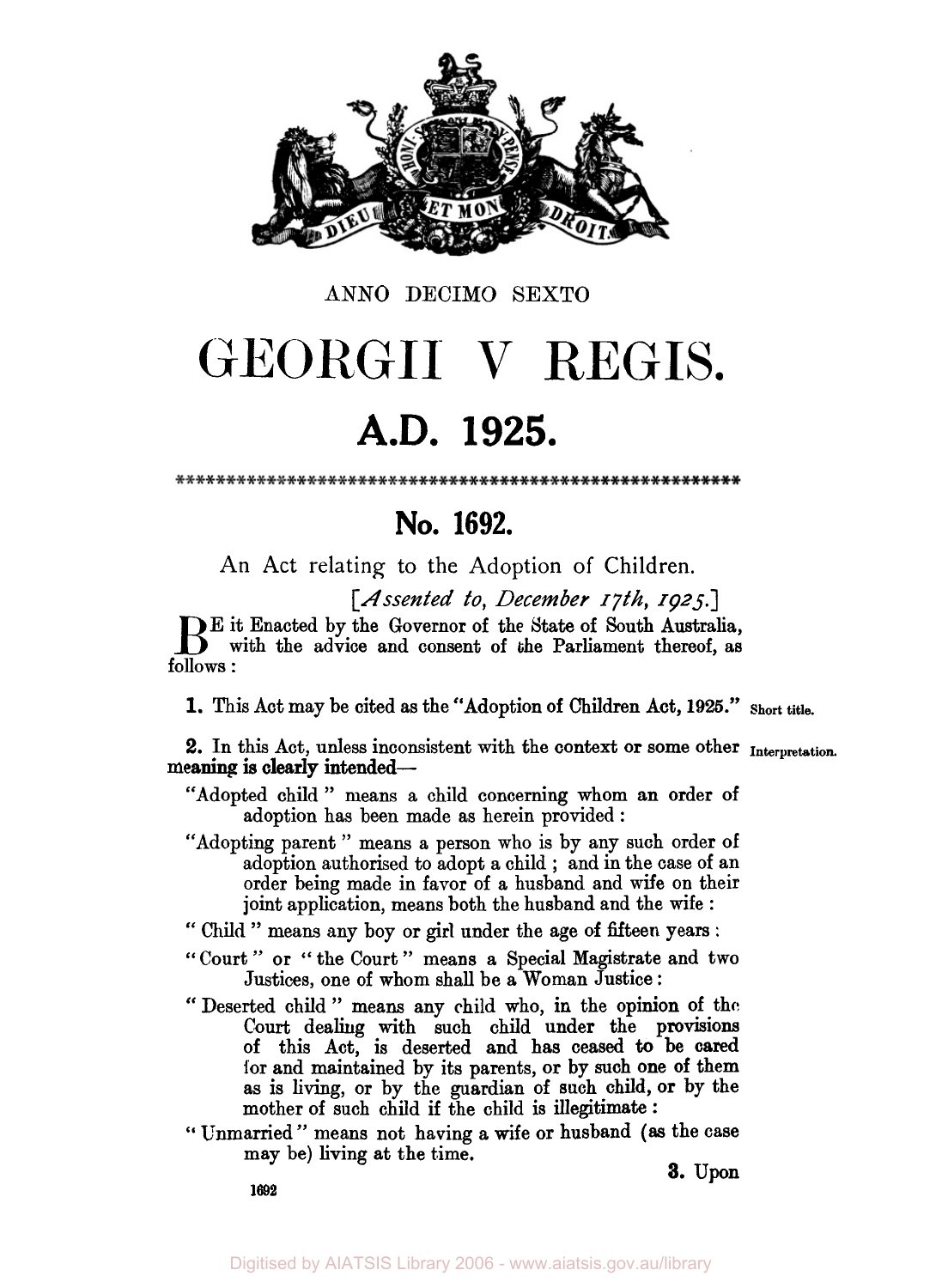*Adoption of Children Act.--l925.* 

**adopted.** the Court **by-3.** Upon the application in writing, in the prescribed form, to

**By whom male** 

**By whom female** 

- *cf.* **N.Z. Infants Act,** *(a)* a husband and wife jointly, or **86 of 1908.** *s. 16.* 
	- *(b)* a married woman alone, but, if she is not legally separated from her husband, only with the written consent of her husband, or
	- **(c)** any unmarried woman who is, in the opinion of the Court, at least eighteen years older than the child, or
	- *(d)* any unmarried man who is, in the opinion of the Court, at least forty years older than the child,

**an** order **of** adoption of a female child may be made **by** the Court in favor of the applicant, in the prescribed form, and subject to the provisions **of** this Act.

adopted. **the Court by— 4.** Upon the application in writing, in the prescribed form, to

- $Cf.$  **ibid., s. 17.**  $(a)$  a husband and wife jointly, or
	- *(b)* a married man alone, but, if he is not legally separated **from** his wife, **only** with the written consent **of** his wife, or
	- **(c)** any unmarried man **who is, in** the opinion of the Court, at least eighteen years older than the child, **or**
	- *(d)* any unmarried **woman** who is, in the opinion **of** the Court, at least forty years older than the child,

an order of adoption of a male child may be made by the Court, in favor of the applicant, in the prescribed form, and subject to the provisions of this Act.

**5.** Before making such order of adoption, the Court-

- *(a)* may compel the attendance before it **of** any witness, and for that purpose **may** sign, issue, and cause to be served upon the witness a summons, in the prescribed form ;
- *(b)* shall take evidence, *viva* voce upon oath or affirmation, or by affidavit sworn before any Commissioner for taking affidavits in the Supreme Court, or by declaration made before any Justice, in proof of or concerning any fact, matter, or thing required by this Act **or by** the Court, to be proved ;
- **(c)** shall be satisfied that the child is under the age of fifteen years, that the person proposing to adopt the child is of good repute and a fit and proper person to have the care and custody thereof, and is **in** a position and intends to provide the child with suitable and proper maintenance and education, as though it were his own child, that **the**  welfare and interests of the child will be promoted by the adoption, and that the consents required by this Act have been duly signed **and filed** ;

*(d)* shall

**Consents required of child.** 

*Cf.* **ibid.,** *s.* **18.**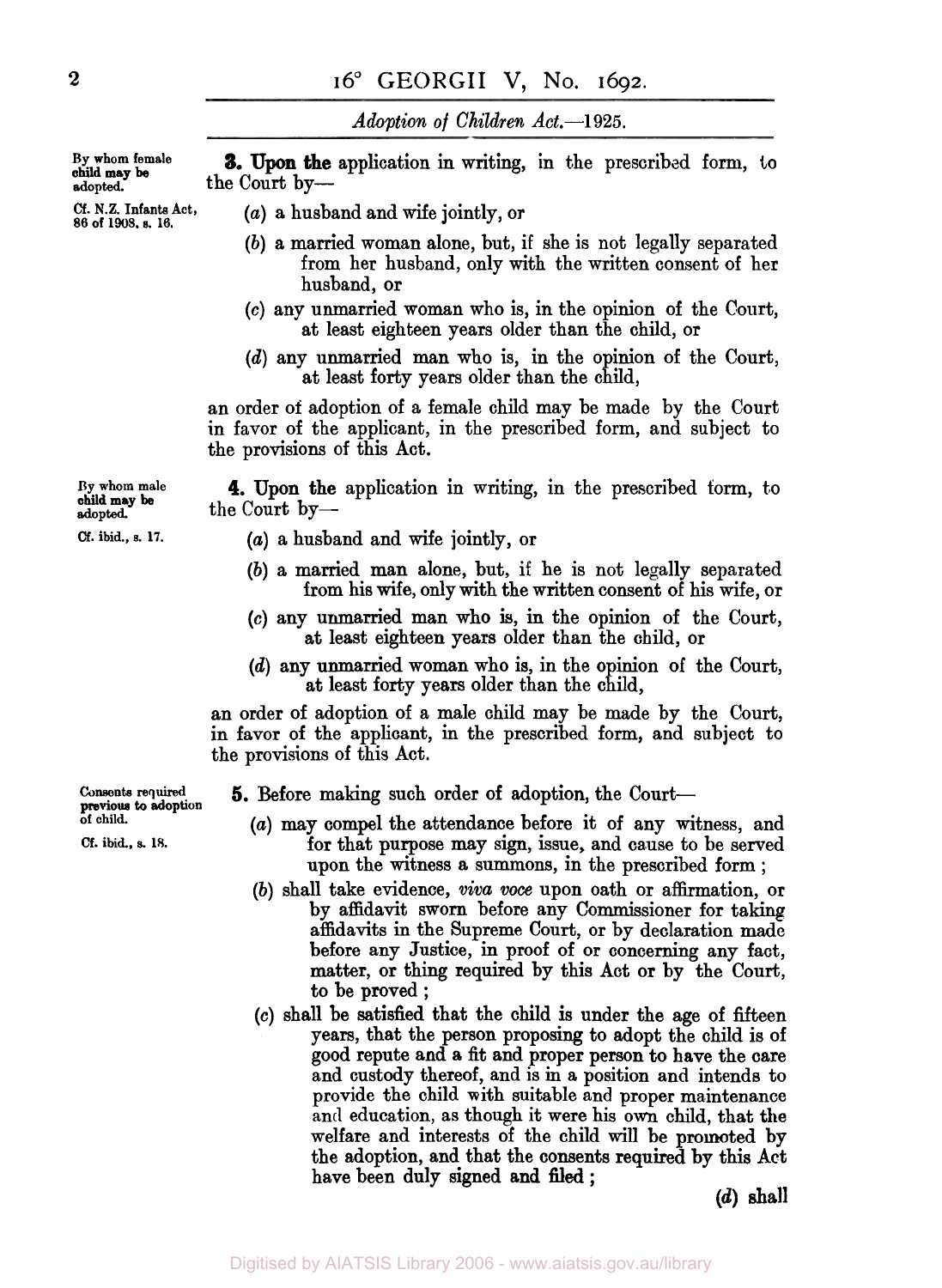*Adoption of Children Act.--1925.* 

- *(d)* shall be satisfied that the child, if over the age of twelve years, consents to the adoption ; and
- **(e)** shall require the consent in writing of the parents of the child, subject however to the provisions of section *6.*

**6.** The following provisions shall have effect with respect to the **Consent of parents** consent of parents : $-$ 

- I. Where one of the parents is dead, or incapable of consenting, or cannot be found, or has been permanently deprived of the legal custody of the child, the consent of the other parent shall be sufficient ; and
- II. Where the child is not in the legal custody of either of its parents, the consent of the person, or society or body of persons, having the legal custody of the child shall, for the purposes of this section, be substituted for the consent of the parents ; and
- III. Where any person, or society or body of persons, has been lawfully appointed as guardian of the child in addition to or in lieu of either parent, that person, society, or body shall, for purposes of this section, be deemed to be a parent; and
- IV. In the case of an illegitimate child the consent of the father shall not be necessary ; and
- v. Where **no** person, or society or **body** of persons, has the legal custody of the child, the consent of parents under this section shall be dispensed with ; and
- VI. Where, before the commencement of this Act, a child has for a period not less than one year been living under the care and custody of a person other than its parents, and that person applies for an order of adoption, the Court may, if it thinks fit, dispense with the consent of the parents.

**7.** (1) Notwithstanding anything in section *5* **or** section 6, if **In certain cases of adoption consents of**  the Court making an order of adoption of any child is satisfied **parents may** be that any parent or person, or society or body of persons, having **dispensed with.**  the legal custody of the child **is** for any **reason** unfit to have **Cf. ibid., s. 23.**  the custody **or** control of the child, and that notice of the application for the order of adoption has been given to such parent thinks fit, in **making** the said order dispense with the consent of such parent or **person** or society or body of **persons.**  or person or society **or** body of persons, such Court may, if it

**(2)** Any parent or person or society or body of **persons** whose consent is thus dispensed with **map,** within one month after the making of the order of adoption, make application to **any** Judge of **the**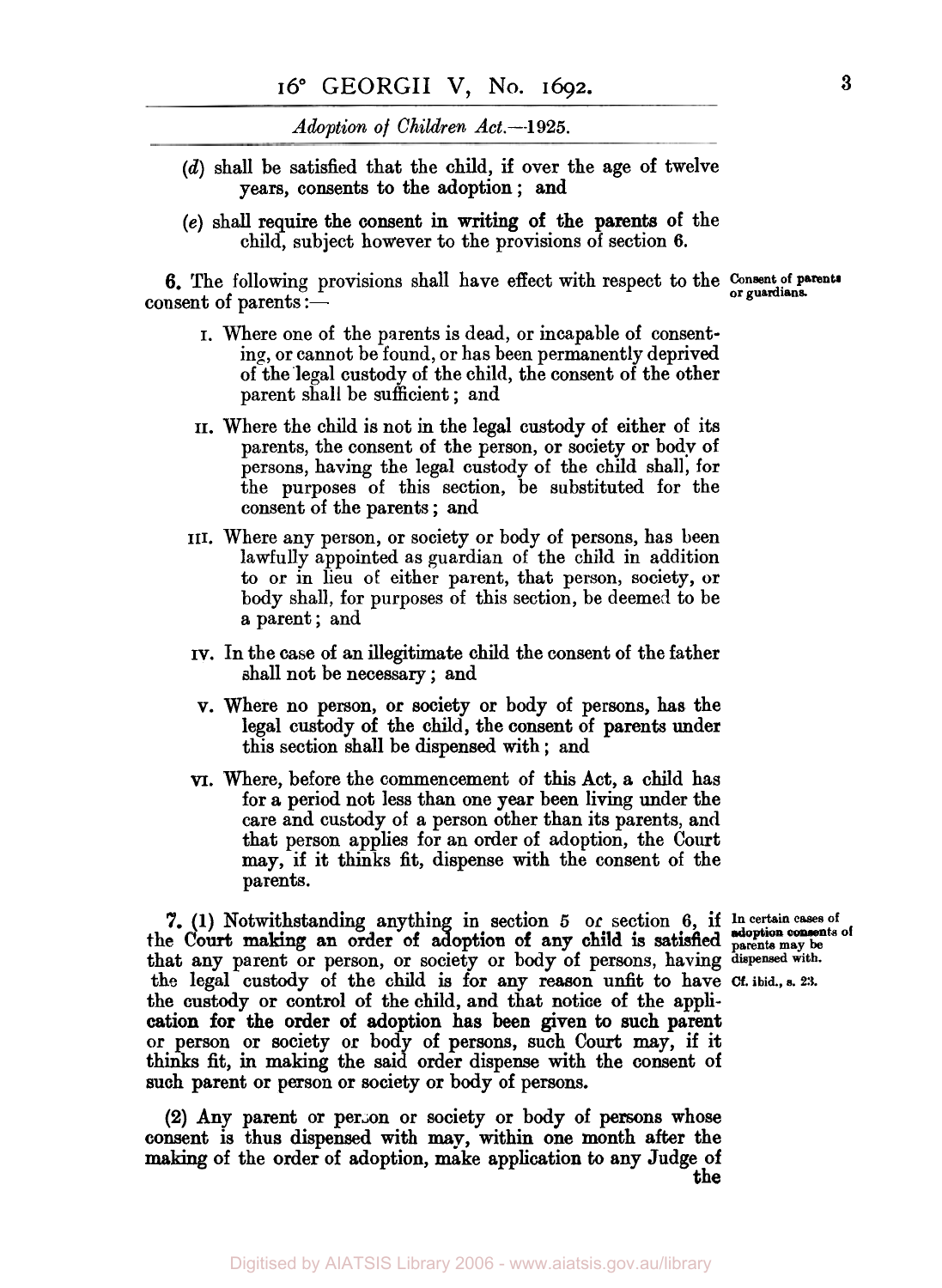*Adoption of Children Act.-1925.* 

the Supreme Court, on notice to the adopting parent or parents, to discharge such order, and the Judge may in his discretion discharge such order accordingly, on such terms as he thinks fit.

**(3)** Any such discharge shall have the same effect as a discharge made under section **14.** 

Application may be **8.** The Court may in any case adjourn the hearing of an appli-<br>adjourned to enable cation for an order of adoption for such period, not exceeding adjourned to enable cation for an order of adoption for such period, not exceeding<br>
applicant and child conditions as it thinks fit, and may direct one year, and on such conditions, as it thinks fit, and may direct that during such adjournment the child shall live with and be in the legal cistody of the applicant.

**9.** Except by a husband and wife, as hereinbefore mentioned, no child shall be adopted by more than one person.

**10.** It shall not be lawful for any person adopting a child under this Act to receive any premium or other consideration in respect of such adoption, except with the consent of the Court or a Judge of the Supreme Court.

**11.** When an order of adoption has been made, the adopted child **shall** for all purposes, civil and criminal, and as regards all legal and equitable Liabilities, rights, benefits, privileges, and consequences of the natural relation of parent and child, be deemed in law to be the child born **in** lawful wedlock of the adopting parent :

Provided always that such adopted child shall not by such adoption-

- **I.** acquire any right or title or any interest whatsoever in any property which would devolve on any child of the adopting parent by virtue of any deed, will, or instrument whatsoever executed or made prior to the date of such order of adoption, unless it is expressly so stated in such deed, will, or instrument ; nor
- **II.** be entitled to take property expressly limited to the heirs of the body of the adopting parent, nor property from the lineal or collateral kindred of such parent by right of representation ; nor
- III. **acquire** any property vested or to become vested in any child of lawful wedlock of the adopting parent in the **case** of the intestacy of such last-mentioned child, or otherwise than directly through such adopting parent.

Adopting parent to **12.** When an order of adoption has been made, the adopting have legal status of narent shall for all nurmoses givil criminal or otherwise hourses. **naturel legal parent. status of** parent shall for **all** purposes, civil, criminal, or otherwise howsoever, be deemed in law to be the parent of such adopted child, and be subject to all liabilities affecting such child as if such child had been **Ibid., s. 21 (2).**  born to such adopting parent in lawful wedlock ; and such order of adoption

**Child may be adopted Ibid., a 19.** 

**Adopting parent not to receive premium.** 

**Ibid.,** *s. 20.* 

**Adopted child to child of adopting have legal status of parent** 

**ibid, 21 (1).**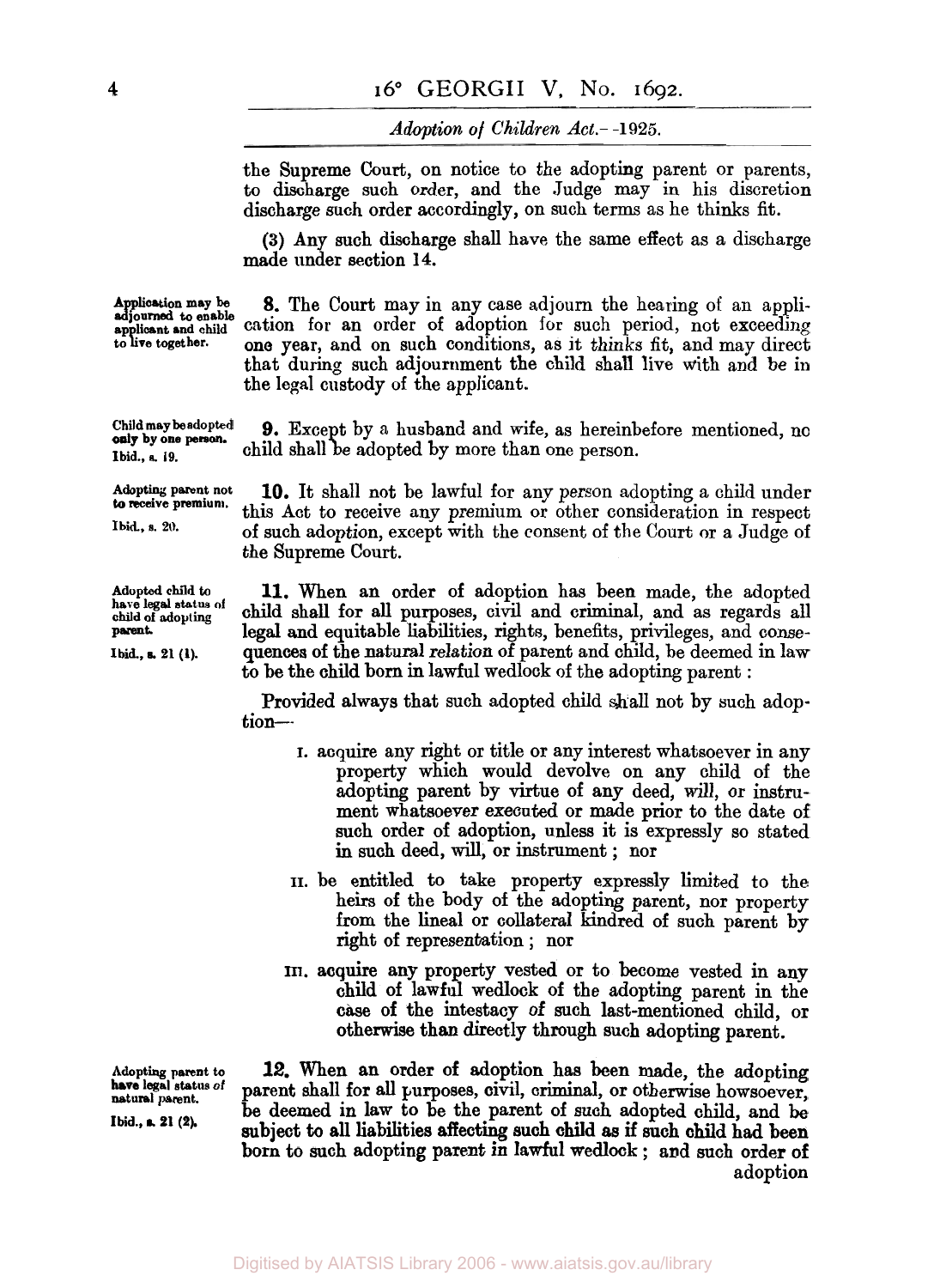#### *Adoption of Children* **Act.--1925.**

adoption shall thereby terminate all the rights and legal responsibilities and incidents existing between the child and his or her natural parents, except the right of the child to take property as heir or next of **kin** of his natural parents directly or by right of representation.

**13.** (1) An adopted child shall, unless the Court for any special Name of adopted reason otherwise orders, bear the name of the adopting parent, in the adoption. addition to his own name.

**(2)** When an order of adoption has been made the **Court** shall communicate to the Registrar-General of Births and Deaths the fact that the child has been adopted, whereupon the said Registrar-General shall cause to be entered in the certificate of registration of the child's birth in the register of births kept pursuant to the Registration of Births and Deaths Act, **1874,** the word " adopted," and shall issue to the Court a certificate showing the Christian name or names and the date and place **of** birth **of**  the adopted child, which certificate shall be then endorsed by the Court with the full name of the adopting parent and the full name of the adopted child, and returned by him to the said Registrar-General, who shall deal with such certificate as though it were a certificate of birth forwarded to him under the said Act by a District Registrar, and the said Act shall apply to and in respect of such certificate as though it were the certificate of registration of the child's birth.

**14. (1)** It shall be lawful for any Court, or for any Judge of the **orders may**  Supreme Court, in his discretion, to vary or reverse and discharge discharged. the order of adoption of any child, subject to such (if any) terms  $\overline{I_{\text{bid., s. 22 (1)}}$ and conditions as it thinks fit.

*(2)* Where an order of adoption is discharged, then, subject to **On discharge of**  the conditions (if any) stated in the discharging order, the child **order rights and responsibilities of**  and its natural parents shall be deemed for all purposes to be natural parent restored to the same position *inter* 20.88 aviated immediately before revives. restored to the same position *inter se* as existed immediately before the order of adoption was made : Provided that such restoration **Ibid., s. 22 (2).**  shall not affect anything lawfully done whilst the order of adoption was in force.

15. (1) Upon the application in writing of the manager for the Adoption in time being of any benevolent or other institution, established in con- benevolent or other poetion with any religious densities of  $\overline{a}$ nection with any religious denomination, who is desirous of adopting **institutions. any** deserted child in connection with such instituticm, **any** Court **Ibid. s. 24 on** being satisied-

- *(a)* that such child is deserted ;
- *(b)* that such child is of the same **religious** denomination **as**  that **of** the institution whose manager makes the application, and

*(c)* that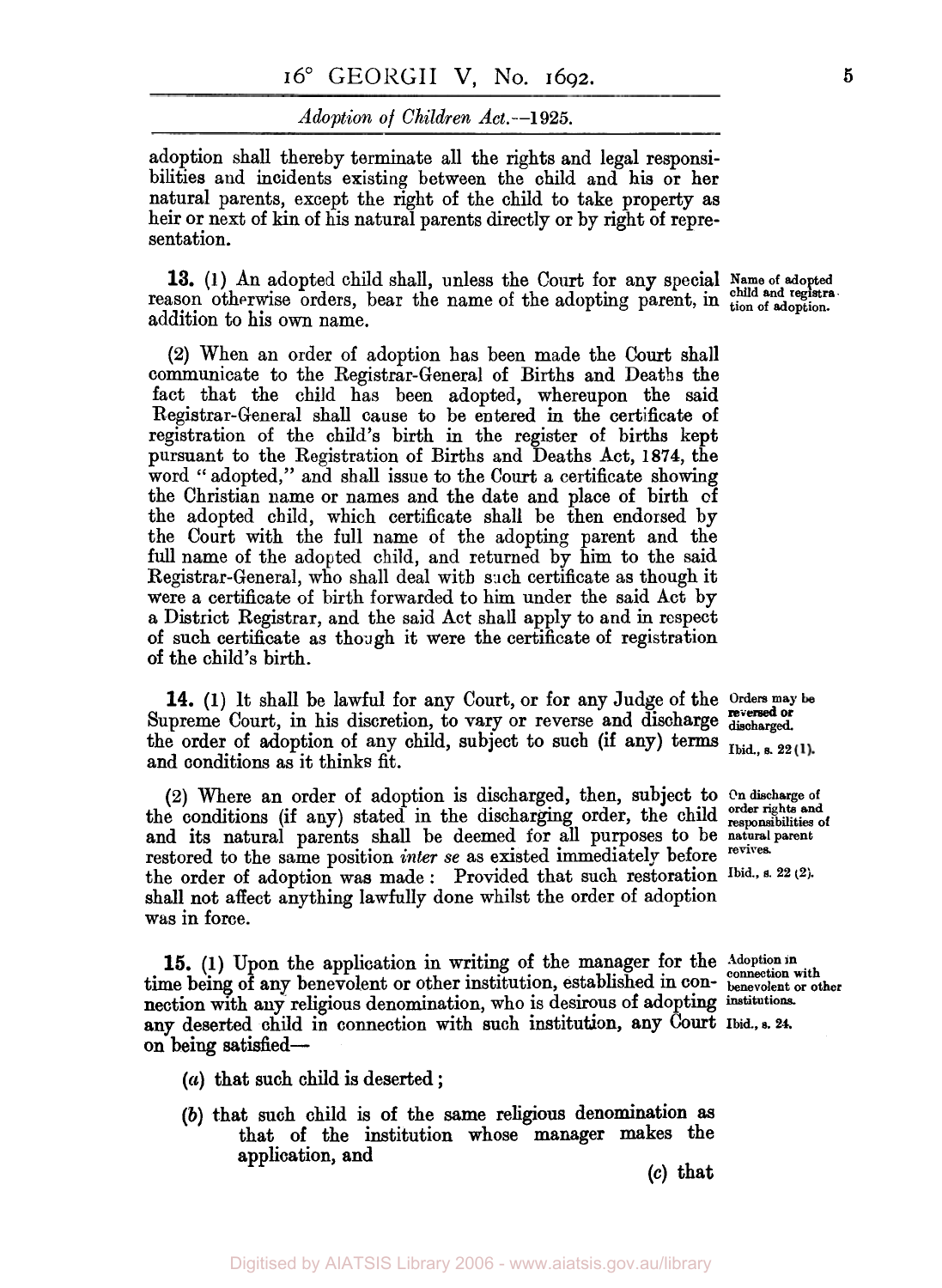### *Adoption of Children Act.-1925.*

*(c)* that such institution is properly conducted, and is capable of properly bringing up such child,

may make **an** order authorising the manager for the time being of such institution to adopt such child in connection with such institution, such child retaining his or her own name, and in no manner inheriting or succeeding to any property, real or personal, or otherwise howsoever, of such manager or institution.

**Sections 9** *to* **12 (2)** Sections **9** to 12 shall not apply to the case of any child adopted as provided by this section, except as to the determination of all rights of the child's natural parents, and as to the rights of the child to take property, as respectively stated in section 12: Provided always that such child shall be entitled to the support, maintenance, and advancement afforded by such institution, and all such other rights, benefits, privileges, and advantages appertaining thereto. all which it shall be the duty of the person or body for the **not to apply thereto.**  time being managing or controlling the said istitution to provide.

**Marriage law not 16.** Nothing in this Act shall be construed as authorising any marriage that could not lawfully have been contracted if this Act had not been passed.

**Rules of Court. 17.** The power to make rules conferred by the Supreme Court Act, *1878,* shall include power to make rules for regulating the exercise of the jurisdiction by this Act conferred on the Judges of the Supreme Court.

> **18. (1)** The Governor may make such regulations, not inconsistent with this Act, as may be necessary or convenient for fully effecting the objects and provisions of this Act, including (but without limiting the operation of this section) regulations prescribing-

- I. The forms and mode of procedure to be used in exercising the jurisdiction hereby conferred upon the Court ;
- **II.** "he mode of registering and keeping a proper register of all orders made under this Act ; and
- **III.** The fees to be paid in respect of such procedure and registration, and otherwise.
- **(2)** The regulations made under this section shall make provision-
	- *(a)* that where application is made for the purpose by the applicant for an order of adoption, or on behalf of the child proposed to be adopted, the proceedings shall be held in camera; and
	- (b) for applications being made and dealt with, where *so*  desired by all parties to the proceedings, in such **a** way that the identity of the child proposed to be adopted **shall**

**affected. Ibid.. s. 20.** 

**Regulations.**  *Cf.* **ibid., s. 25.**